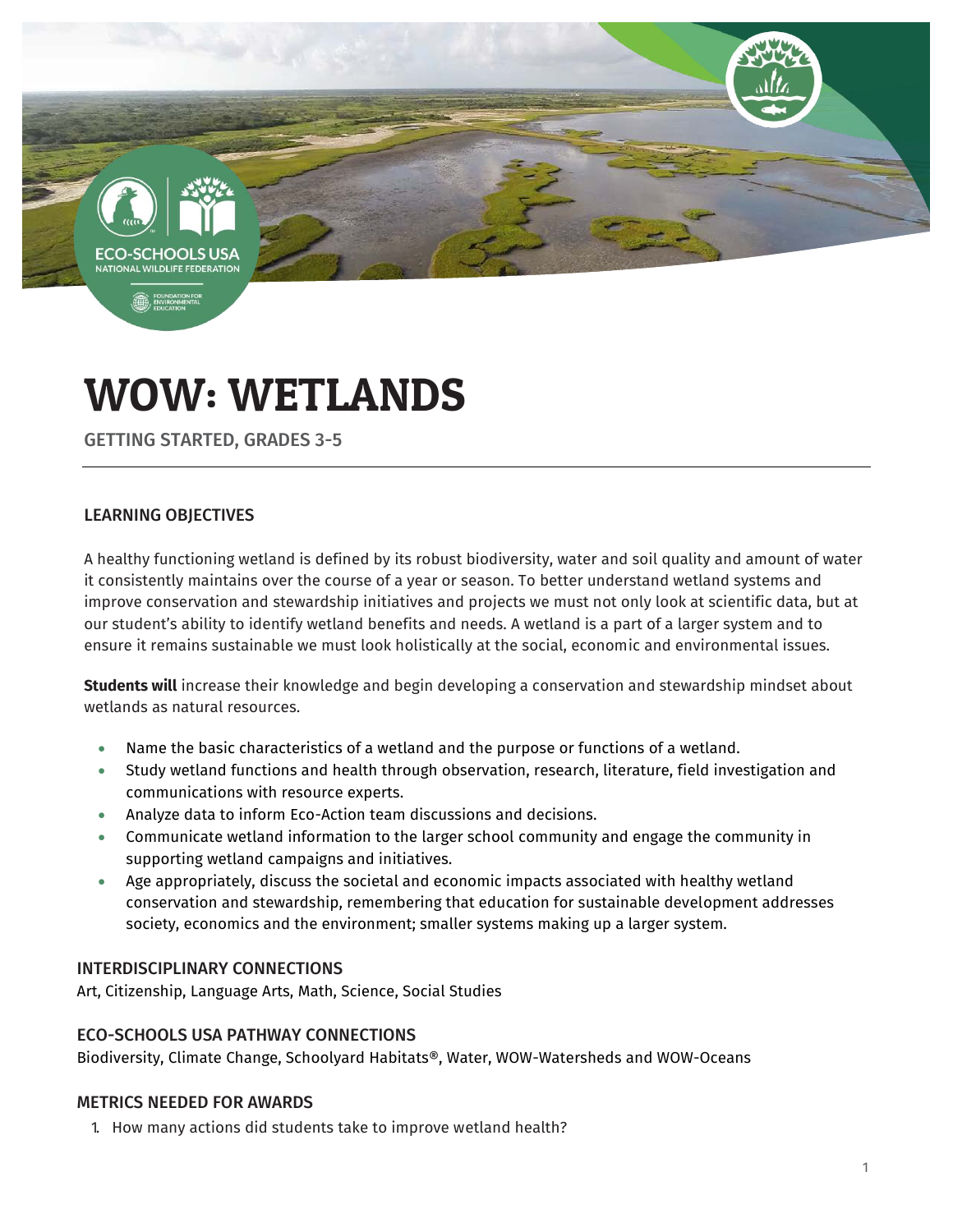





## UN'S SUSTAINABLE DEVELOPMENT GOALS – CONNECTIONS TO PATHWAY

<http://www.un.org/sustainabledevelopment/sustainable-development-goals/>



#### ARE YOU A GLOBE SCHOOL?

The Global Learning and Observations to Benefit the Environment (GLOBE) Program is an international science and education program that provides students and the public worldwide with the opportunity to participate in data collection and the scientific process, and contribute meaningfully to our understanding of the Earth system and global environment. **Learn more at >>** <http://www.nwf.org/Eco-Schools-USA/GLOBE.aspx>

**Below are protocol connections to the Wetland audit.** (Optional, but recommended.)

#### **Atmosphere Protocols** Aerosols | Air Temperature | Clouds | Precipitation | Surface Temperature **GLO B Hydrosphere Protocols** Dissolved Oxygen | Freshwater Macroinvertebrates | Mosquitos | Nitrates | pH | Salinity | Water Temperature | Water Transparency **Pedosphere Protocols** Soil Characterization | Soil Fertility | Soil pH | Soil Temperature **Biosphere Protocols**  Arctic Bird Migration | Green Up/Green Down | Land Cover Classification

#### **MATERIALS**

science notebook | internet for research and data collection | GPS coordinates | water and soil test kits | macroinvertebrate kits | regional or state plant and animal field guides | Secchi disk\*

#### **\*DIY Secchi Disk**

- <https://zebrazapps.com/embed/#/b2f40eb4598249c19bc3028ca532eb55>
- <http://www.des.nh.gov/organization/divisions/water/wmb/vlap/documents/secchi.pdf>